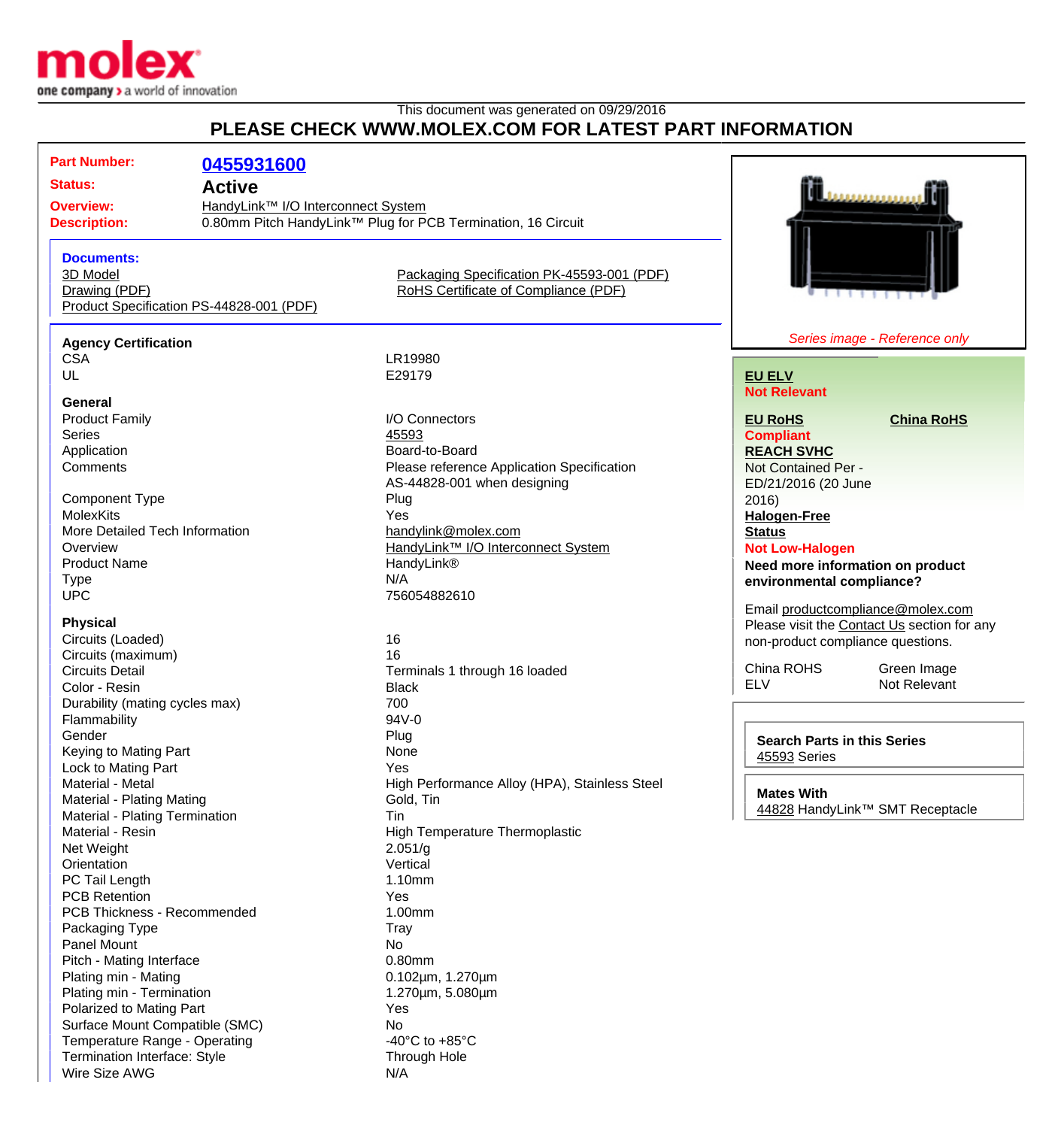| <b>Electrical</b><br>Current - Maximum per Contact<br>Shielded<br>Voltage - Maximum                            | 1.5A<br>N٥<br>30V                            |  |
|----------------------------------------------------------------------------------------------------------------|----------------------------------------------|--|
| Solder Process Data<br>Lead-freeProcess Capability                                                             | <b>WAVE</b>                                  |  |
| <b>Material Info</b>                                                                                           |                                              |  |
| <b>Reference - Drawing Numbers</b><br>Packaging Specification<br><b>Product Specification</b><br>Sales Drawing | PK-45593-001<br>PS-44828-001<br>SD-45593-001 |  |

SD-45593-001, SD-45593-3600

## This document was generated on 09/29/2016 **PLEASE CHECK WWW.MOLEX.COM FOR LATEST PART INFORMATION**